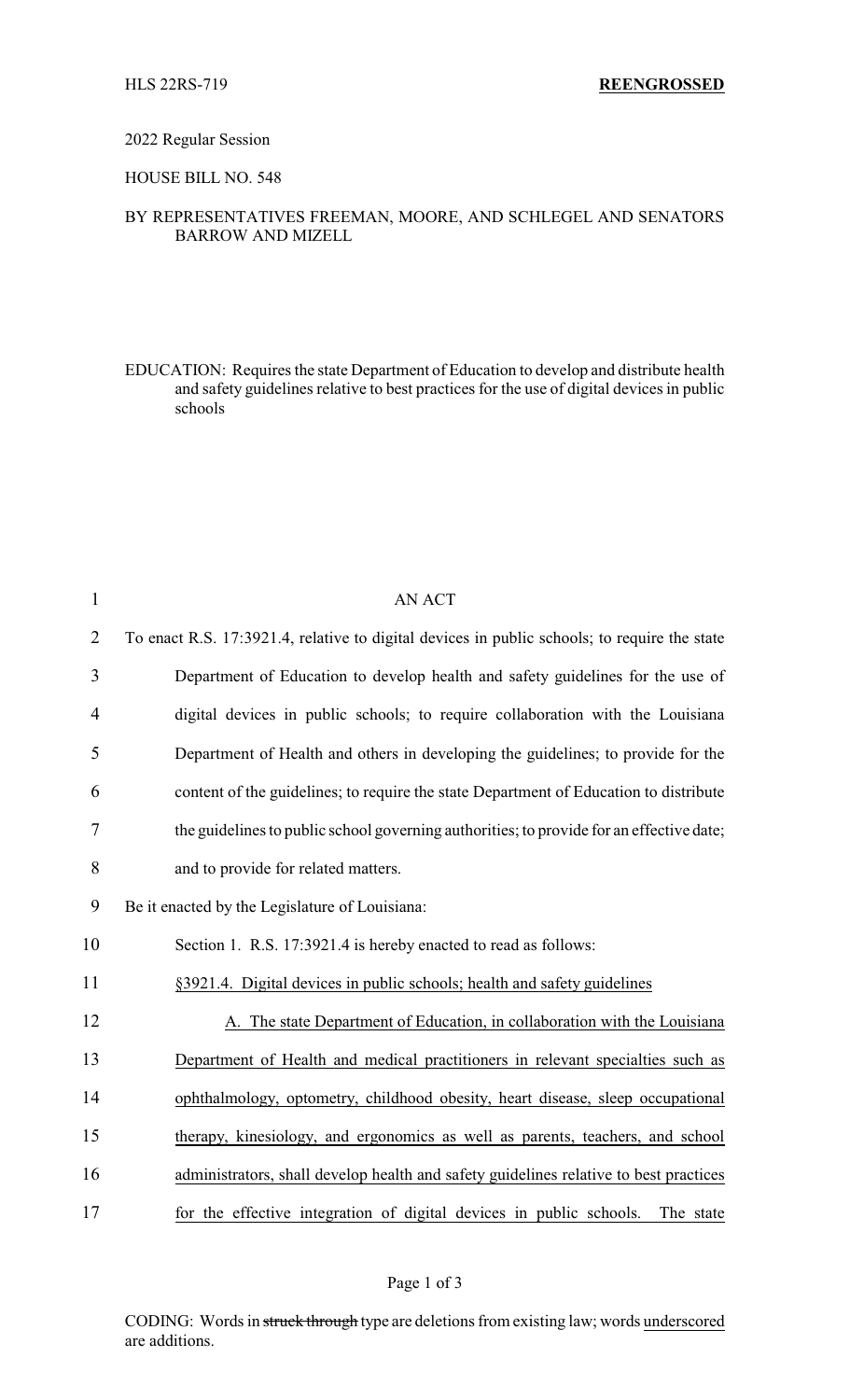| $\mathbf{1}$   | Department of Education shall distribute the guidelines to public school governing            |  |  |  |
|----------------|-----------------------------------------------------------------------------------------------|--|--|--|
| $\overline{2}$ | authorities for implementation.                                                               |  |  |  |
| 3              | B. The guidelines shall be based on peer-reviewed, independently funded                       |  |  |  |
| $\overline{4}$ | studies and shall address, at a minimum, digital device use for different age ranges          |  |  |  |
| 5              | and developmental levels, the amount of time spent on school-issued digital devices           |  |  |  |
| 6              | in the classroom and at home, appropriate break frequency from the use of digital             |  |  |  |
| $\tau$         | devices, the physical positioning of digital devices in the classroom, the use of digital     |  |  |  |
| 8              | devices for homework, and the training of teachers relative to these issues.                  |  |  |  |
| 9              | C. The department shall review the guidelines at least once annually and                      |  |  |  |
| 10             | revise them based on updated medical information, as needed. The department shall             |  |  |  |
| 11             | distribute revised guidelines to each public school governing authority.                      |  |  |  |
| 12             | Section 2. The state Department of Education shall distribute guidelines to public            |  |  |  |
| 13             | school governing authorities pursuant to R.S. 17:3291.4(A) as enacted by this Act not later   |  |  |  |
| 14             | than January 1, 2023.                                                                         |  |  |  |
| 15             | Section 3. This Act shall become effective upon signature by the governor or, if not          |  |  |  |
| 16             | signed by the governor, upon expiration of the time for bills to become law without signature |  |  |  |
| 17             | by the governor, as provided by Article III, Section 18 of the Constitution of Louisiana. If  |  |  |  |
| 18             | vetoed by the governor and subsequently approved by the legislature, this Act shall become    |  |  |  |
| 19             | effective on the day following such approval.                                                 |  |  |  |

# DIGEST

The digest printed below was prepared by House Legislative Services. It constitutes no part of the legislative instrument. The keyword, one-liner, abstract, and digest do not constitute part of the law or proof or indicia of legislative intent. [R.S. 1:13(B) and 24:177(E)]

| HB 548 Reengrossed | 2022 Regular Session | Freeman |
|--------------------|----------------------|---------|
|--------------------|----------------------|---------|

**Abstract:** Provides for health and safety guidelines relative to the use of digital devices in public schools.

Proposed law requires the state Dept. of Education (DOE), in collaboration with the La. Dept. of Health and medical practitioners in certain fields, to develop health and safety guidelines relative to best practices for the effective integration of digital devices in public schools. Requires DOE to distribute the guidelines to public school governing authorities for implementation. Further requires DOE to annually review the guidelines.